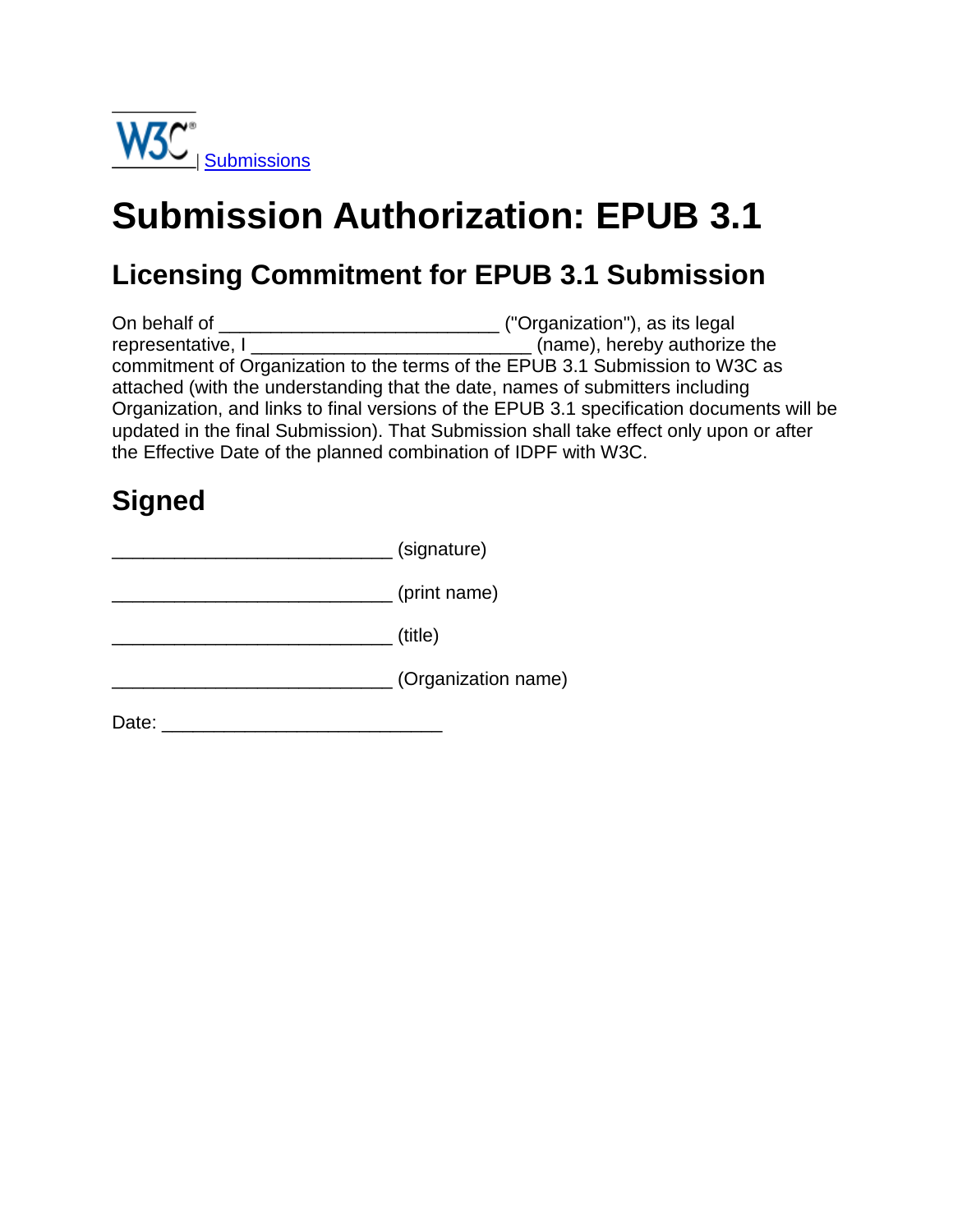

# **Submission Request to W3C: EPUB 3.1**

#### **Submitted Materials**

We, W3C Members *@@* and additional contributors *@@* submit to the Consortium the following specification, comprising the following document(s) attached hereto:

- 1. The EPUB 3.1 specification.
- 2. EPUB Packages 3.1
- 3. EPUB Content Documents 3.1
- 4. EPUB Media Overlays 3.1
- 5. EPUB Open Container Format (OCF) 3.1
- 6. EPUB Accessibility
- 7. Alternate Style Tags

which collectively are referred to as "the Submission". We request the Submission be known as the *EPUB 3.1* Submission.

#### **Abstract**

The EPUB 3.1 specification defines a distribution and interchange format for digital publications and documents. The EPUB® format provides a means of representing, packaging and encoding structured and semantically enhanced Web content including HTML, CSS, SVG and other resources — for distribution in a single-file container.

The EPUB 3.1 standard is modular in nature, with core features and functionality defined across a family of sub-specifications.

This specification represents the top-most specification in the family. It includes the conformance requirements for both EPUB Publications (the product of the standard) and EPUB Reading Systems (the applications that consume EPUB Publications and present their content to users).

The other specifications that comprise EPUB 3.1 are as follows: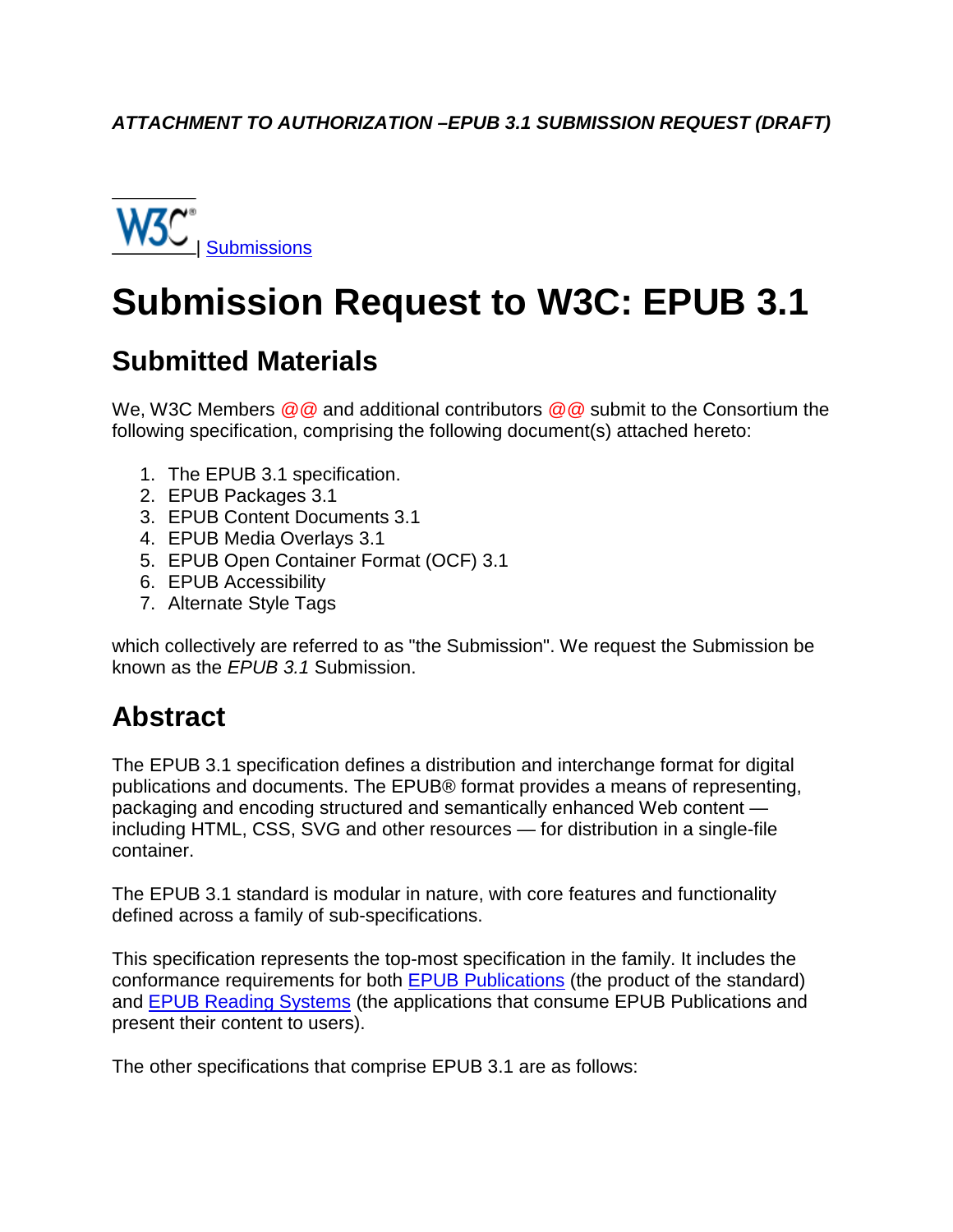- EPUB Packages 3.1 [Packages 3.1] defines requirements for each Rendition of the content.
- EPUB Content Documents 3.1 [Content Docs 3.1] defines profiles of XHTML, SVG and CSS for use in the context of EPUB Publications.
- EPUB Media Overlays 3.1 [Media Overlays 3.1] defines a format and a processing model for synchronization of text and audio.
- EPUB Open Container Format (OCF) 3.1 [OCF 3.1] defines a file format and processing model for encapsulating a set of related resources into a single-file (ZIP) EPUB Container.
- [EPUB Accessibility](http://www.idpf.org/epub/latest/accessibility) [EPUB Accessibility] defines accessibility conformance and discovery metadata requirements for EPUB Publications.
- Alternate Style Tags [Alt Style Tags] defines a pattern for tagging alternate style sheets using microformats.

### **Intellectual Property Statements**

*The below statements concerning Copyrights, Trade and Service Marks, and Patents, have been made by the following people on behalf of themselves and their affiliated organizations:* 

- $@@$ , Advisory Committee representative,  $@@$
- @ @, Authorized representative, @ @

#### **Copyrights**

Each organization, respectively, hereby grants to the W3C a perpetual, nonexclusive, royalty-free, world-wide right and license under any its copyrights on this contribution, to copy, publish and distribute the contribution under the [W3C document licenses.](http://www.w3.org/Consortium/Legal/copyright-documents)

Additionally, should the Submission be used as a contribution towards a W3C Activity, each organization grants a right and license of the same scope to any derivative works prepared by the W3C and based on, or incorporating all or part of, the contribution. Each organization further agrees that any derivative works of this contribution prepared by the W3C shall be solely owned by the W3C.

#### **Patents**

Each organization, respectively, agrees to offer licenses according to the W3C Royalty-Free licensing requirements described in [section 5 of the 5 February 2004 W3C Patent](http://www.w3.org/Consortium/Patent-Policy-20040205/#sec-Requirements)  [Policy](http://www.w3.org/Consortium/Patent-Policy-20040205/#sec-Requirements) for any portion of the Submission that is subsequently incorporated in a W3C Recommendation.

### **Suggested action**